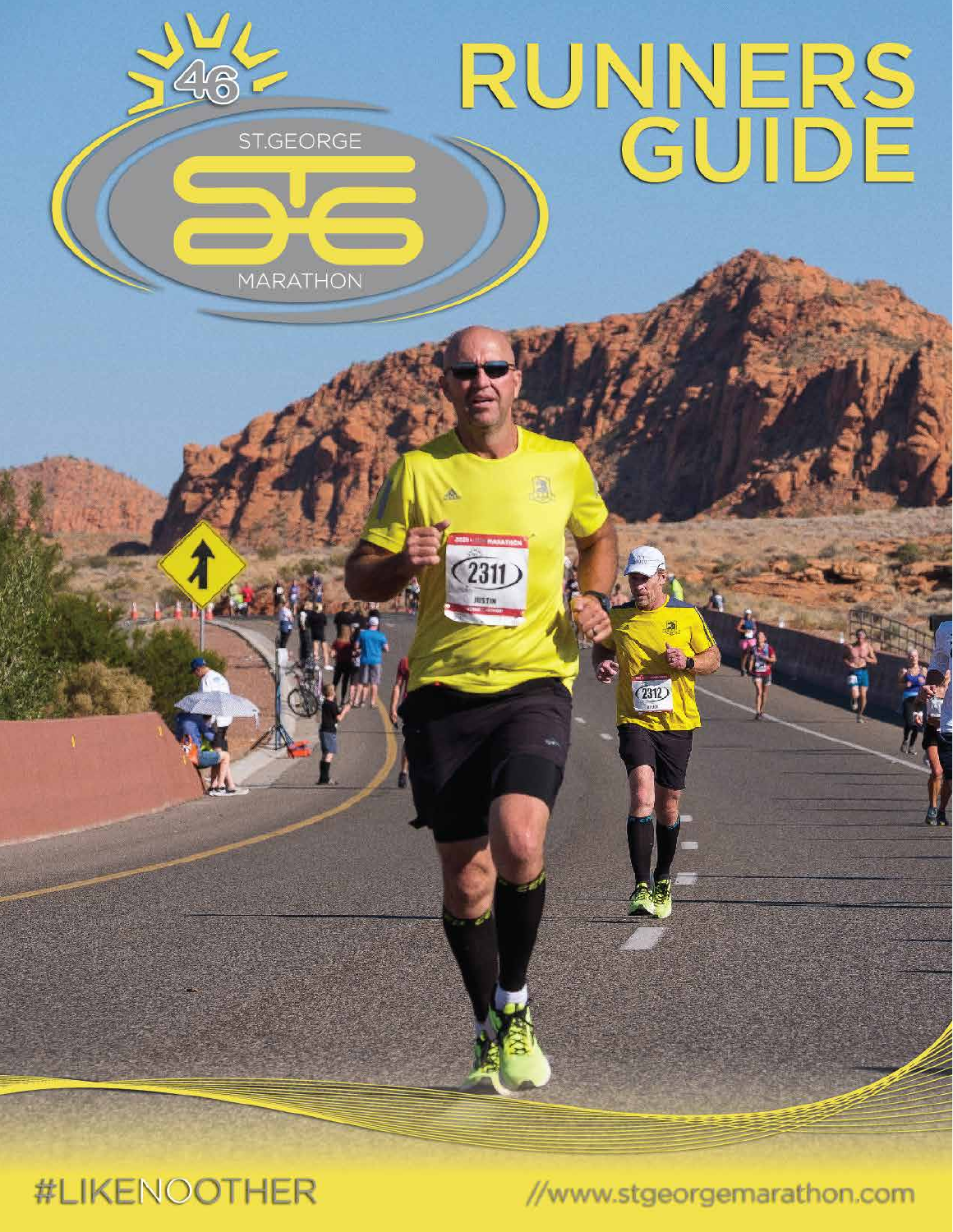

## **Welcome** */ / 2022* **St. George Marathon** *Presented by Intermountain Healthcare*

### **St. George Mini Marathon** *Presented by Homie*

It is very important that you read the following information.

It should answer most of your questions. If not, you can e-mail us at marathon@sgcity.org. Follow us on Facebook for updates. See you in October!

### *// EXPO*

Join us at the Dixie Convention Center Friday, September 30, from 11:00 a.m. – 8:00 p.m. Pick up your runner packet, bib number, and runner shirt. Mingle with other runners, attend marathon clinics, get in the spirit of the marathon, check-out what's new in running apparel, buy your St. George Marathon souvenirs, and purchase your dinner tickets at our new Merch Store! FREE PROMOTIONAL ITEMS WILL BE GIVEN OUT EVERY HALF HOUR.

### *// AID STATIONS*

17 aid stations will be located throughout the course: at the start, mile markers 3, 5, 7, 9, 11, 13, 15(2), 17(4), 18(5), 19(6), 21(8), 22(9), 23(10), 24(11), 25(12), and the finish. Water, Lemon-Lime Gatorade, fruit, Vaseline and toilet paper will be available at each station. Look for Gatorade on the first table and water on the 2nd and 3rd. Portable restrooms are also available at each station. GU Energy Gel **WILL BE** available at aid stations 7, 11 and 19(6). Fruit will be available at all aid stations except 18(5) and 22(9).

### *// APP*

St. George Marathon APP! Brought to you by Stephen Wade Auto Center. **Download it FREE TODAY!!** This APP has many exciting features for runners and spectators. Including but not limited to: LIVE Runner Tracking brought to you by State Bank of Southern Utah, LIVE updates for race weekend and minute to minute weather conditions for both the start line and finish line. Spectators can view locations to watch

the event with directions and road closure information. Instant results will be available, photo galleries and course videos. ALL the information you need as a runner, spectator or community member will be included in this APP. DOWNLOAD it race week from your APP Store!

### *// BUS RIDE*

All runners are required to ride buses to the start unless marathon runners are camping in Pine Valley, staying in Cedar City, or driving the alternate route from Cedar City through Enterprise. Each runner will pick a "loading time" during registration. Runners MUST load during thier assigned time to ensure a safe and on time race. Each bus loading time has limited spots available.

St George Marathon Runners board buses at Worthen Park, 250 S. 400 E., St. George, and must show bib numbers to board. Buses depart beginning at 3:30 a.m.

ALL St George Mini Marathon Runners board buses at Dixie Convention Center, 1835 So. Convention Center Drive, St. George, and must show bib numbers to board. Buses depart beginning at 3:30 a.m.

Return Shuttles — At the North West corner of the park at the finish line, Salt Lake Express will have shuttles until 11:30 a.m. to return runners to the Dixie Center where their vehicles are parked.

Remember: we are on MOUNTAIN DAYLIGHT SAV-INGS TIME, Nevada is not — adjust watches accordingly. The last bus will leave at 5:20 a.m. The time window to get 90 buses to the start is very tight; please help us start on time — pick an early bus! Fires will be provided for warmth at the start.

### *EARLY BIRD PROMOTIONS:*

The first 350 Marathon runners and first 150 Mini Marathon runners to load the early buses will recieve a free St. George Marathon beanie and gloves.

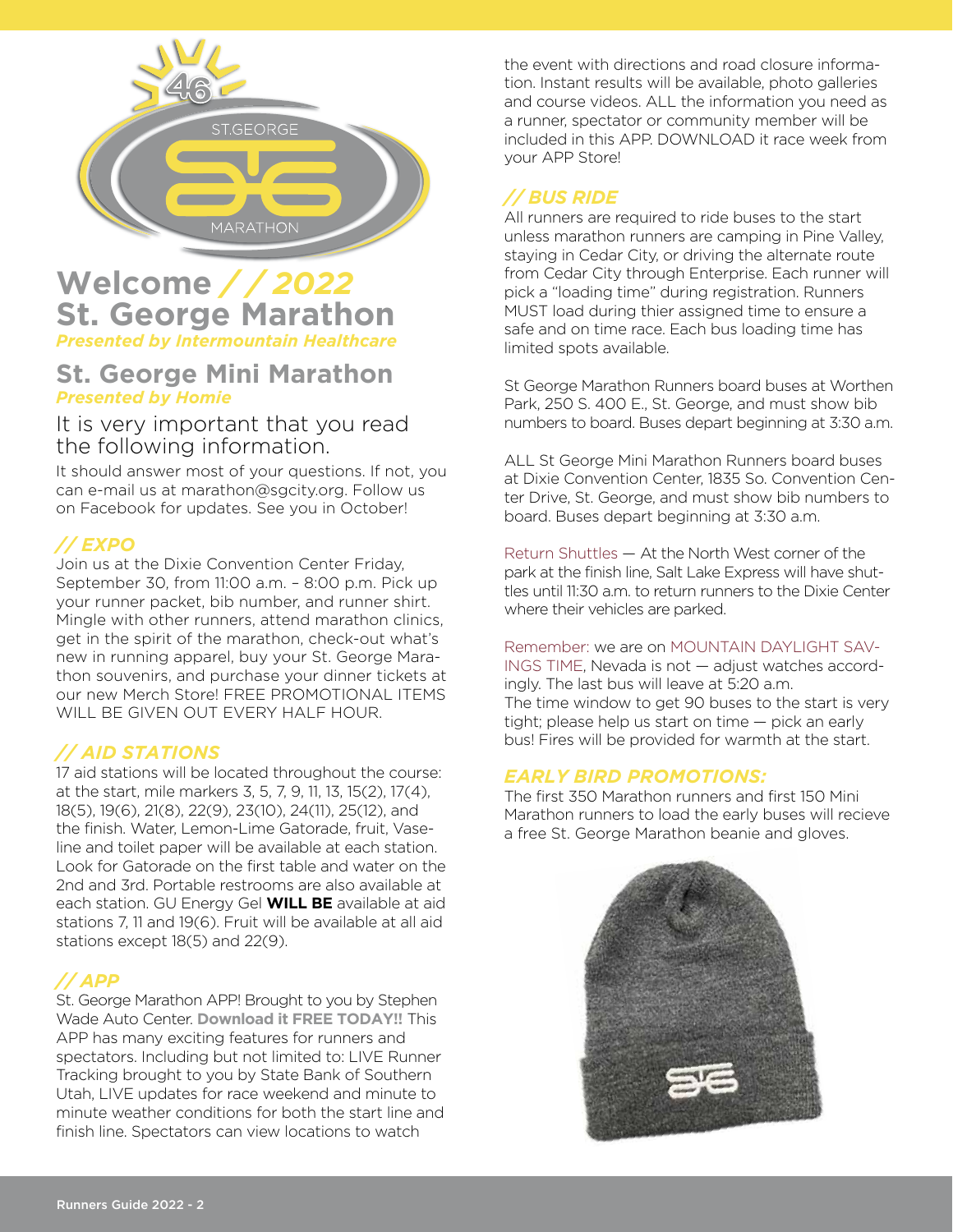### *// CANCELLATIONS*

Consistent with the marathon running industry standard all entry fees are NON-refundable Bib numbers are NON-transferable after Sept. 1st. The selling and/or giving away of a St. George Marathon bib number is not allowed and will result in disqualification of both the original bib owner and the runner using the bib number. Both runners will be prohibited from participation in the St. George Marathon for a minimum of two years.

### *// EXPO CLINICS*

Date: Friday, September 30th Keynote Speaker — Golden Harper Golden graduated with a degree in Exercise Science and did his collegiate studies on running technique & running injuries. An All-American Cross-Country runner, and holds a world-best for a 12-year old in a marathon at 2:45:34. Where: At the Expo Times: 1:00 pm and 5:00 pm

First-Timer Marathon Clinic — Richard Carling Very popular clinic. Get a first-hand look at the course; know what to expect on race day morning, i.e. start layout, clothing drop-off, and other helpful hints as presented by veteran St. George Marathon runner.

Where: At the Expo Times: 12:00 pm and 3:00 pm

First Timer Mini Marathon Clinic — Adam Baker Get a first-hand look at the course; know what to expect on race day morning, and how to handle some steep, fast hills!

Where: At the Expo Time: 2:00 pm and 4:00 pm

Pacer Clinic — Where: At the Expo Time: 6:00 pm

### *// CLOTHING*

Bags for warm-up clothing will be given to you with your bib number. Please write your bib number on the bottom of the bag. Please place clothing in the bags and drop in the U-Haul Truck at the starting line no later than 6:15 am for Mini Marathon and 6:30 a.m. for Marathon. Discarded clothing will be picked up along the first 3 miles of the full course route only. Discarded clothing will be available at the finish area until 2:00 p.m. or at the Recreation Center (across the street from the finish line) until 6:00 p.m. Sunday clothing pick up will be at the Recreation Center from 10:00 a.m.- 2:00 p.m.. Clothing can be mailed upon request for a fee (\$15.00) for 1 week after the race. Contact 435-627-4560. After race weekend, all clothing will be given to a charitable organization. Do not leave any valuables along the course or at aid stations. Race management will not be held responsible for lost/misplaced items.

### *// BIB NUMBERS/TAGS*

Timing for the 2022 Marathon and Mini Marathon will be done by Chrono Track Systems. For further details visit them at www.chronotrack.com

The ChronoTrack B-Tag is a disposable UHF RFID tag that stays mounted on the runner's bib, requiring no additional application by the athlete. Just pin your bib number to the front/outside of your clothing and go. B-Tags are recyclable or landfill safe, and they do not require post-race collection.

#### *All bib numbers with B-Tags must be picked up at the following times and locations with a picture I.D.*

Friday, September 30, 11:00 am - 8:00 pm Expo (Dixie Center) - 1835 So. Convention Center Dr.

Saturday, October 1, 3:30 a.m. – 5:20 a.m., Recreation Center, 285 So. 400 E. (bus loading area) for Marathon and 1835 So. Convention Center Dr. (bus loading area) for Mini Marathon.

#### *Please have your picture I.D. ready to show when picking up your bib number. Runners must pick up their own bib numbers.*

#### Runner Bibs Must:

- be pinned to the front of runner's singlet
- be displayed to board the bus; each runner will be checked for a bib number
- be worn to receive an official finishing position/ time
- have sponsor/race name showing at all times



Runners Guide 2022 - 3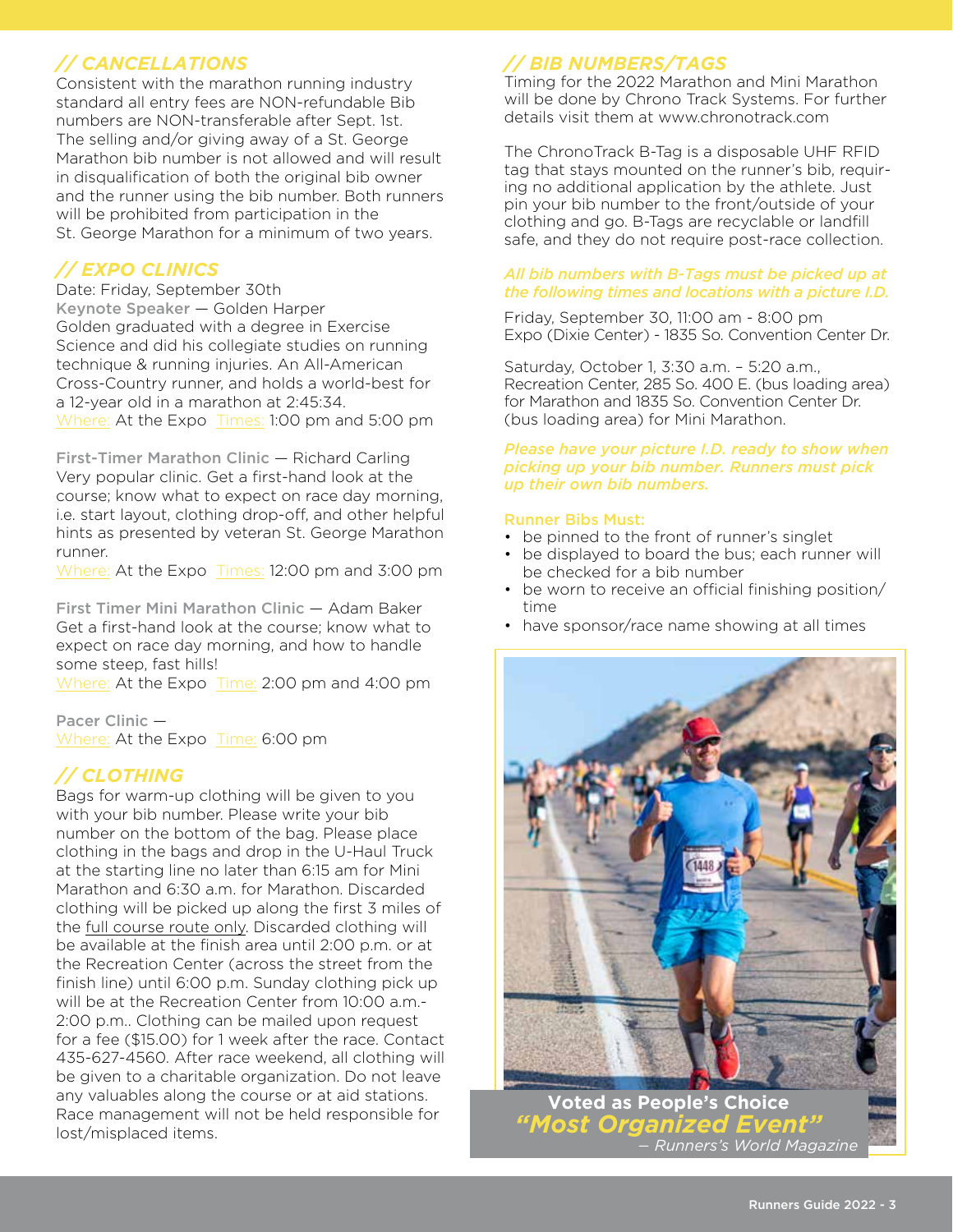#### Bib numbers are NON-transferable after Sept. 1st.

*The selling and/or giving away of a St. George Marathon bib number is not allowed after bibs have been assigned and will result in disqualification of both the original bib owner and the runner using the bib number*. Both runners will be prohibited from participation in the St. George Marathon and Mini for a minimum of two years.

#### *// RULES OF COMPETITION*

The St. George Marathon is organized and conducted under USA Track & Field rules and regulations.

1) The St. George Marathon reserves the right to remove a runner from the course if, in our judgement, it is possible that serious or fatal injury could result from continued participation (please remember the 6-hour 15 minute time limit). Please exercise wisdom in your participation. See Time Standard.

#### 2) *ABSOLUTELY NO PERSONAL SUPPORT VEHICLES, BABY STROLLERS, AUTOS, BICYCLES, ROLLER BLADES/SKATES, MOTORCYCLES, ETC., WILL BE ALLOWED ON THE COURSE*. Runners

accepting aid from personal support may be disqualified. Bicycles are not allowed on the course.

3) Non-registered participant pacing is PROHIBITED and may result in disqualification.

### *// SEEDING*

All bib numbers are pre assigned and colored according to anticipated finish time. In order to ensure a safe and orderly start, all runners must line up in designated areas according to runner bib number and color. Watch for signs and volunteers who will assist you. For elite runner qualifications, visit:

*stgeorgemarathon.com/registration/eliteregistration*

### *// SPECTATORS*

There are a few areas for viewing the race between the start and the City limits. There are also bleachers at the finish line and many places to watch from Mile 23 to the finish line. For details visit: *stgeorgemarathon. com/info/spectatorinformation*

### *// START TIME*

The Mini Marathon will start at 6:30 a.m. The Marathon will start at 7:00 a.m. Assisted division will start at 7:00 a.m. Please remember that Utah is on Mountain Daylight Savings Time — Mesquite and Las Vegas are not.

### *// TIMING*

The first ten places, male and female, will be determined by gun time (regular timing). All other awards will be determined by using B-Tag time. Gun time records elapsed time from the sound of the gun to the race finish line. Chrono Track B-Tag timing records real time from starting line to finish line. The major advantage is that each runner is clocked on their actual time to run the distance, without the time spent getting to the starting line. Those running to qualify for the Boston Marathon will use the B-Tag time. Timing will be done by Chrono Track. www.chronotrack.com

#### *TIME STANDARD / CUT OFF TIME*

The official St. George Marathon Time Standard and cut off time is as follows: All runners must have reached the corner of Snow Canyon Parkway and S.R. 18 (Bluff Street), a distance of 23.1 miles, by 1:15 p.m., this is 6 hours 15 minutes race time, and can be accomplished by a 16:13:00/mile pace. Runners who do not meet this time standard will be required to leave the course, will not be allowed to finish the marathon (DNF), and will be tranported to the finish by bus. This is a non-negotiable rule that will be strictly enforced by race officials and Public Safety personnel who have your safety in mind. Additionally, the St. George Marathon reserves the right to remove a runner from the course if, in our judgment, it is possible that serious or fatal injury could result from continued participation.

### *// TRAVEL*

Fly directly to St. George (SGU) – now on the world's three largest airlines! Access SGU from anywhere in the world with convenient, well-timed connections from Salt Lake City on Delta Air Lines, Denver and Los Angeles on United Airlines from Phoenix on American Airlines and from Dallas Fort Worth on American Airlines, operated by SkyWest Airlines! Just take your pick from one of the many convenient all-jet flights into the SGU Airport.Save your energy for the race – find the best fares at Delta.com, United.com or AA.com and fly directly into SGU for less!

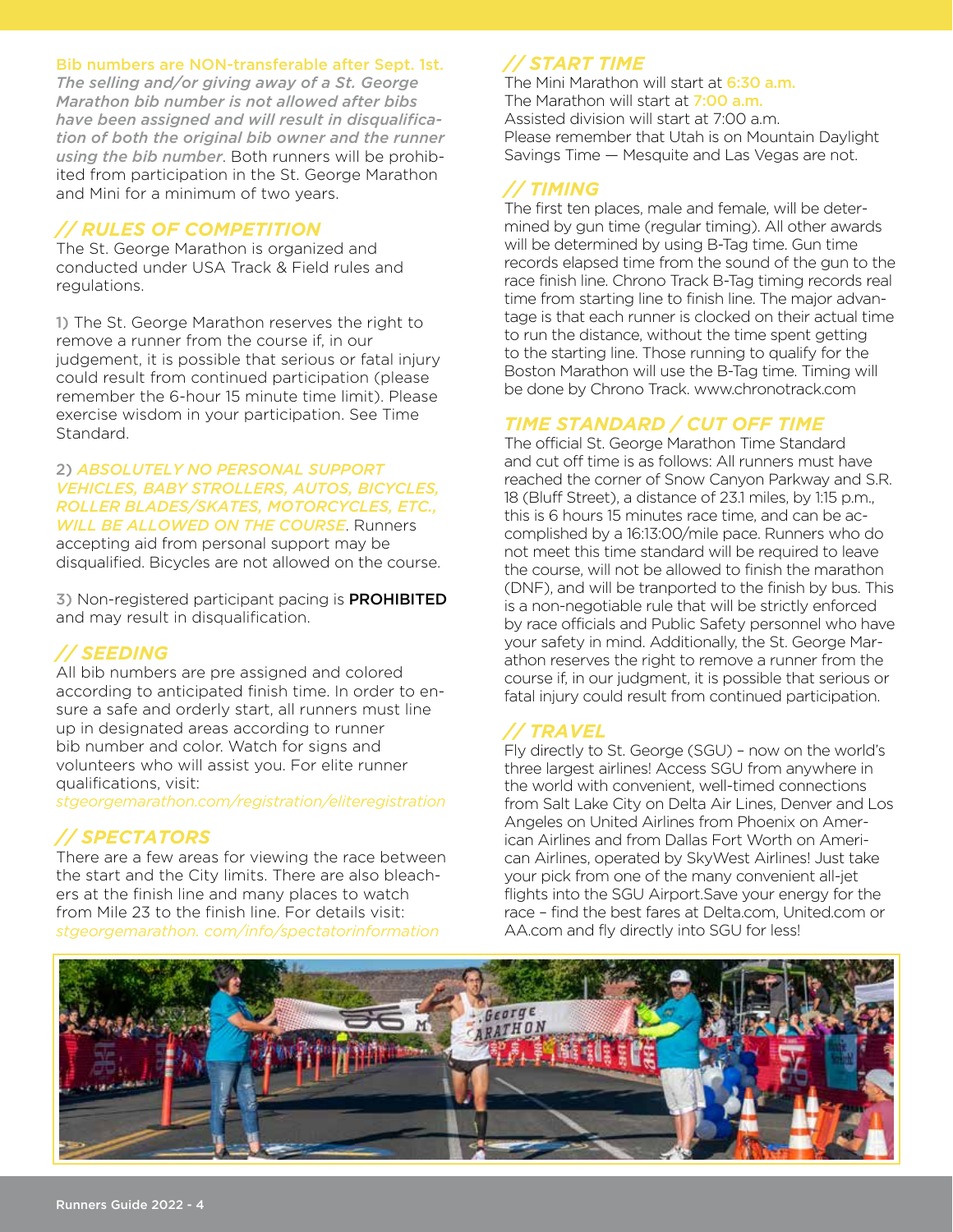### *// FREQUENTLY ASKED QUESTIONS*

Can I have someone else pick up my bib number? Sorry. No. You must pick up your bib number with a picture ID. Bib numbers and race packets will not be given to anyone other than the registered runner.

Can I sell/give my bib number to someone else? No. Bib numbers are NON-transferable. The selling and/ or giving away of a St. George Marathon bib number is not allowed and will result in disqualification of both the original bib owner and the runner using the bib number. Both runners will be prohibited from participation in the St. George Marathon for a minimum of two years. If you want to transfer your race entry you must do it before the transfer date (Sept 1st).

#### Can I get a refund if I decide not to run?

Sorry. No. Consistent with the marathon running industry standard all entry fees are NON-refundable. You can transfer or defer your entry as long as it before the deadline. If the race is cancelled due to Covid-19, a refund option will be available.

When can I expect to receive my finisher's certificate and official results booklet? A few days after the race a link to the Official Finisher's Results Booklet PDF will be emailed to you within two to three months following the marathon.

Where can spectators watch the race? There are a few locations along the course before the race enters the City limits. For details visit: *stgeorgemarathon.com/spectatorinformation*

#### Can I run with the help of a pacer?

If the pacer is a registered participant then YES, if not then NO and this may result in disqualification. The Pace Team will be providing pacing for this event. They will be available at the EXPO to answer any questions. The times they will be pacing are as follows: 3:00, 3:05, 3:10, 3:20, 3:30, 3:40, 3:50, 4:05, 4:20, and 4:30. For the Mini Marathon the times that they will be pacing are; 1:30, 1:40, 1:50, 2:00, 2:10. and 2:20. The St. George Marathon will provide a pacer who will make sure all runners meet the cut off time for the full marathon and mini-marathon (see Time Standard).

How do I qualify for the Boston Marathon? You can find information about the qualification standards for the Boston Marathon at: *stgeorgemarathon.com/info/bostonqualification*

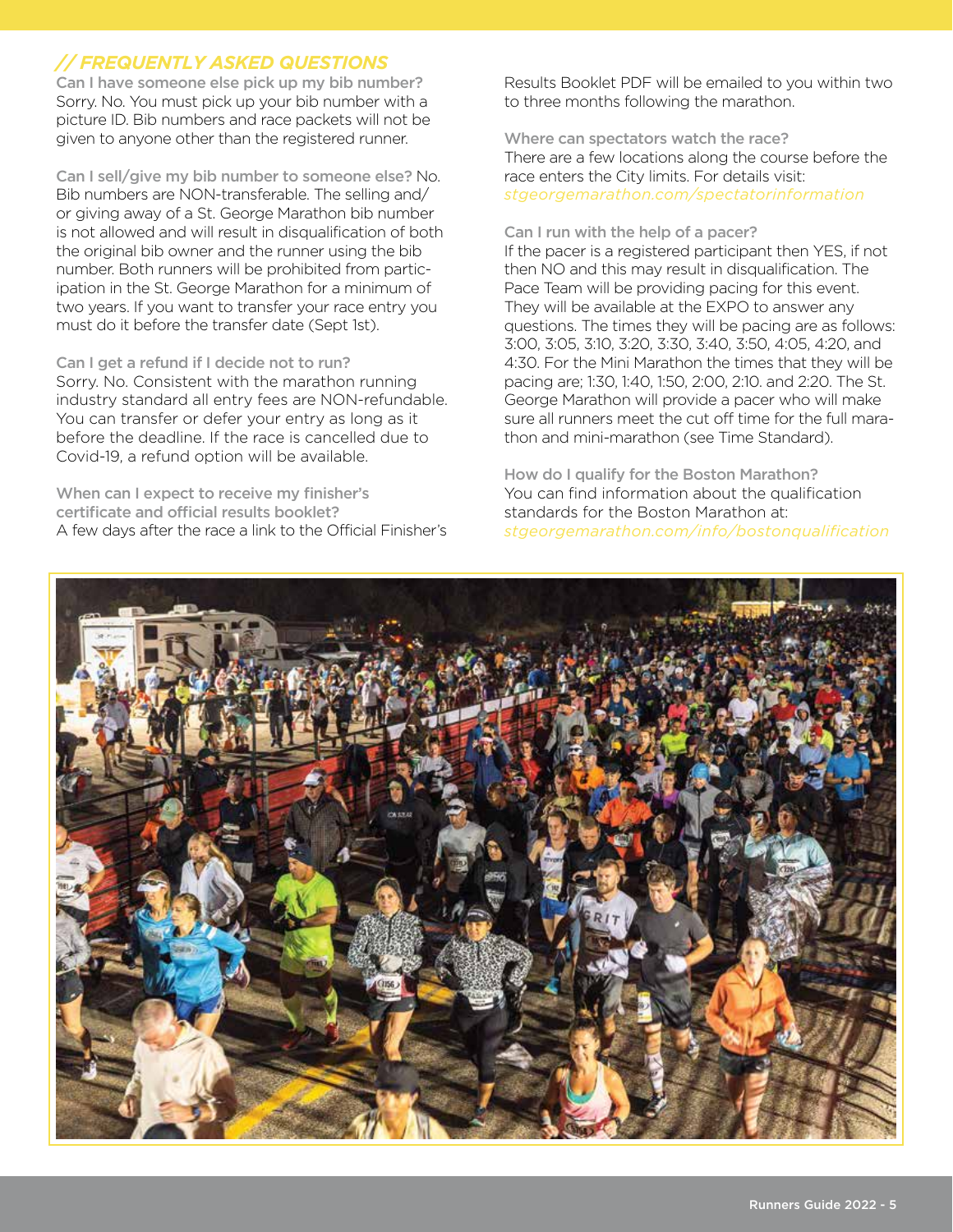### *// AWARDS*

The 26.2 St. George Marathon is pleased to award the following:

- All expenses paid trip for two to Ibigawa Japan in November of the current race year to visit the Ibigawa Marathon/Half Marathon. This prize is awarded to the Overall Male and Female runner. The top Male and Female runner in the Master's Division will be awarded an all expenses paid trip for one to Ibigawa Japan in November of the current race year. **A cash prize this year will be awarded as the 2022 Ibigawa race has been cancelled.**
- Travel package awards to 2nd and 3rd place male and females.
- Special awards to overall top 10 men and women.
- Unique plaques to overall winners, 1–5 *in each age division.*
- ED WILSON SPECIAL ACHIEVEMENT AWARD This award celebrates the person that has achieved personal greatness in their lives. This award has been given to runners and wheelchair participants of all ages and circumstances anyone we feel has gone the extra mile in overcoming adversity in their training and personal lives to run the marathon. If you have a personal story, or would like to recommend another runner for this award, please mail or email your nomination by September 3, 2022 to: St. George Marathon, 220 N 200 E, St. George,UT 84770

(Fax: 435-627-4509) • *marathon@sgcity.org*

#### • LOVE LIFT ZOCKOLL AWARD

This award celebrates the person that has shown personal strength and perseverance in their lives. This award will be been given to runners of all ages and circumstances, anyone we feel has gone the extra mile in loving and lifting those around them. It doesn't have to be something large and spectacular, but as Debbie stated, done is better than perfect. As long as you are trying and moving forward - you can achieve anything. If you have a personal story, or would like to recommend another runner for this award, please mail or email your nomination by September 3, 2022 to: St. George Marathon, 220 N 200 E, St. George,UT 84770 (Fax: 435-627-4509) • *marathon@sgcity.org*

 • SPECTRUM SILVER SHOE AWARD to top local male/ female runners under 18 and top local male/ female over 18. (Sponsored by the Spectrum and Swig).

Awards Procedure — overall award winners, 1-10 will be announced from our awards stage at 11:00 am; Winners in each age division 1-5 will pick up awards at a designated area beginning at Noon.

The 13.1 St. George Mini Marathon is pleased to award the following:

- Special awards to overall top 5 men and women.
- Unique plaques to overall winners, 1–3 *in each age division.*

Awards Procedure — overall award winners, 1-5 will be announced from our awards stage starting at 10:00 am; winners in each age division, 1-3, will pick up awards in a designated area beginning at 11:00 am.

Awards must be picked up at the Awards Ceremony or at the Recreation Center: Saturday from 2:00 p.m.- 6:00 p.m. or Sunday 10:00 a.m.-2:00 p.m. Awards may be mailed upon request for the cost of shipping.

#### *// MARATHON FUN RUN, WALK N' ROLL EVENT* FUN RUN WALK N ROLL KIDS DIVISION

This is a kids ONLY event, no parents allowed! Bring your children and friends to run one of two distances,

1 Mile or 200 Meters. If your child is under 5 years old they may choose to run with one of our Fun Run Walk N' Roll Mentors.

Date: Friday, September 30, 2022 Place: Vernon Worthen Park (300 S. 400 E.) Time: 6:00 p.m. Fee: \$10.00. Includes t-shirt & finisher's medallion Registration Info: *www.stgeorgemarathon.com/funrunwalknroll*

#### FUN RUN WALK N ROLL ADAPTIVE DIVISION Open to persons with disabilities of all ages. Each participant must be able to run, walk, roll, or be pushed either 200 Meters or 1 Mile, which ever length you sign up for.

Date: Friday, September 30, 2022 Place: Vernon Worthen Park (300 S. 400 E.) Time: 6:00 p.m. Fee: \$10.00 for Teams of 2. Participants may register up to 2 additional supporters at \$10 per person. Includes t-shirt, and finisher's medallion. Registration Info:

*www.stgeorgemarathon.com/funrunwalknroll*

#### FUN RUN WALK N ROLL AFTER PARTY

Participants and their families will have the chance to dance with family and friends to music by a live D.J., win prizes, play in the bounce houses, get their face painted, and much more! The party will start after the races and will go until 8:00 p.m. The night before the Marathon is turning into a big race celebration! Date: Friday, September 30, 2022 Place: Vernon Worthen Park (300 S. 400 E.) Time: 6:30 p.m.–8:00 p.m.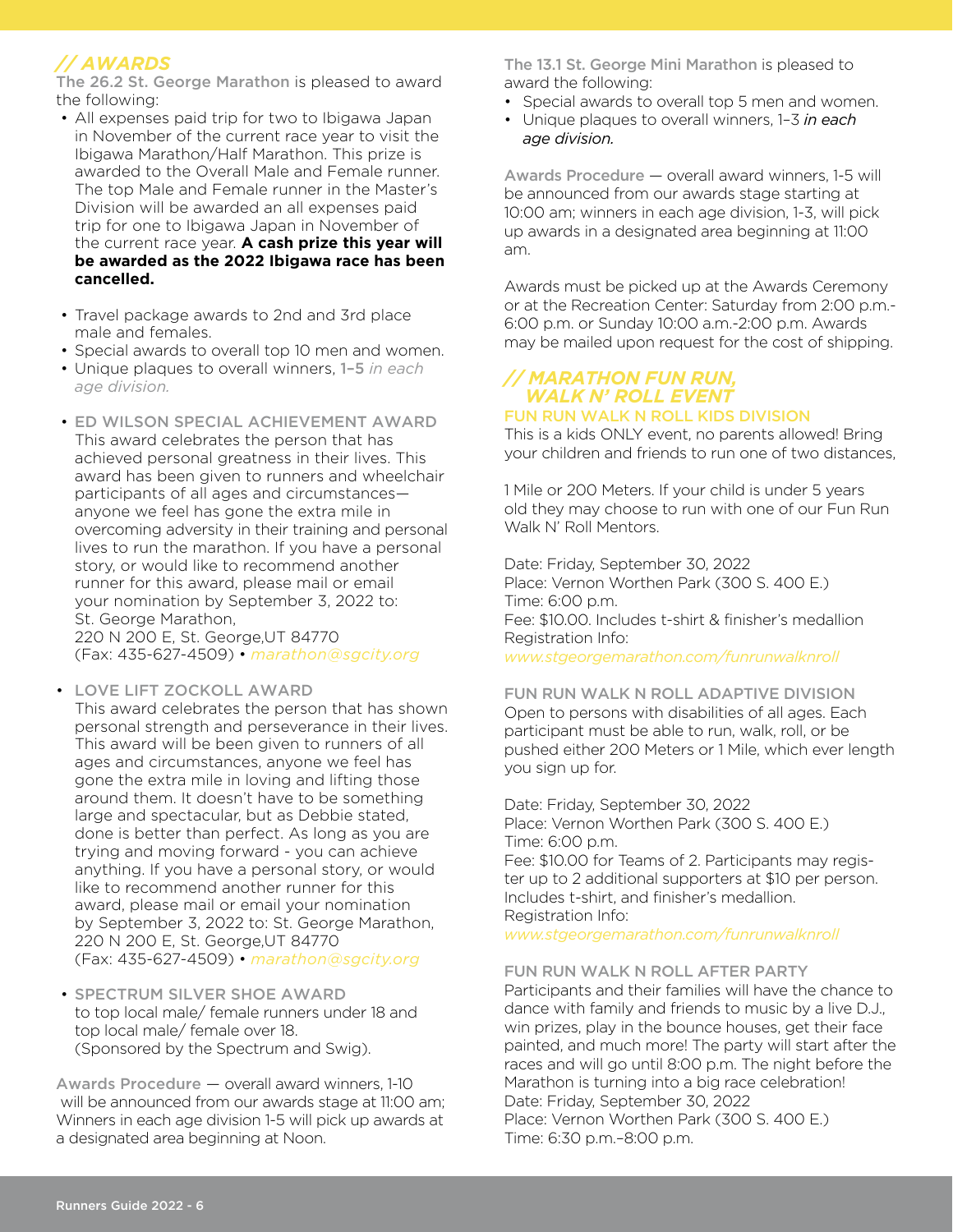### *//MAYOR'S WALK*

Join us for the exciting St. George Marathon experience as we walk to the St. George Marathon finish line with Mayor Michele Randall, business associates, school mates, friends and your entire family! You may register online or at our EXPO booth on Friday, September 30, 2022 from 11:00 a.m. to 8:00 pm.

*- Brought to you by National Exchange Club*

Date: Saturday, October 1, 2022 Place: Town Square - School District Parking Lot Time: 7:00 a.m.–8:00 a.m. Fee: \$10.00. Includes T-shirt, door prize drawings and post-walk refreshments. Registration Info: *www.stgeorgemarathon.com/events/mayorswalk*

### *// MASSAGE*

A complimentary post-race sports massage will be available on a first come first serve basis from 9:00 a.m. – 1:30 p.m. at Worthen Park (massage site indicated on Finish Area Map). These massages are provided by trained volunteers.

### *// DINNER TICKET*

A new Dinner Ticket option is available to all athletes plus one at the Expo or for purchase on your registration tab. The purchase price of \$10 per person allows you to receive a \$15 Marathon food voucher that can be redeemed at any of the St. George area Restaurants listed on the ticket during race weekend (Sept. 30 - Oct. 2). The dinner ticket will enable you to eat what and where you'd like, at a time convenient to your individual schedule. It also invites you to support the local businesses that work hard to support the Marathon. No change will be given and tickets cannot be redeemed for cash value. The \$15.00 amount cannot be applied to alcoholic beverages or gratuities. Tickets will be on sale at the Expo at our Merch store. (Limit tickets 2 per runner)

### *// PHOTOS*

Marathon Foto will be taking photos of all participants throughout the course of St. George Marathon. Smile when you see the photographers in bright yellow vests! Make sure to see all your images after the event at: *www.MarathonFoto.com.*

### *// RESULTS*

Complete results will be posted in the Sunday online edition of the Spectrum Newspaper. A link to the "Official Results" PDF will be emailed to every finisher within two to three months ollowing the event. Results will also be posted on our web site the day of the race at: *www.stgeorgemarathon.com*

### *// SOUVENIRS-TRAINING GEAR*

Brought to you by St George Marathon. Official Marathon clothing/souvenirs are available for purchase at our new merch store at the Expo on Friday, or online:

*www.stgeorgemarathon.com/sponsors/souvenirs*

### *// TEN-YEAR CLUB*

Our St. George Marathon Ten-Year Club, now in its 36th year, boasts enthusiastic, loyal and supportive members. We expect a large number of inductees this year. New members receive a shirt, photo, and an excellent dinner.

Qualification For Induction — Complete 10 St. George Marathons (not necessarily consecutive races). If this will be your 10th and you complete the race, you qualify! If you do and your name is not on the list (located on the following page) please contact us.

Attention Ten-Year Club Members — The annual post-race dinner for Club members will be held at 4:45 p.m. on Saturday, October 1st at the Dixie Center (Expo site) - 1835 S. Convention Center Dr. Club members receive complimentary tickets for themselves and one guest with additional tickets subject to a fee. Please RSVP by September 11th. Call 435-627-4500, or email us at: *marathon@sgcity.org*

### *// WEIGHT DIVISIONS*

All Weight Division entrants are required to weigh in at packet pickup. Runners not making weight will be placed in their age group divisions. Men 200+ lbs, Women 155+ lbs. Entering in the Weight Division is optional.

#### *// WHEELCHAIR RACERS & ASSISTED RACERS*

All wheelchair and assisted racers must contact Race Headquarters and speak to Dawn Eide by Friday, September 9th to confirm transportation needs and unloading procedures at the start line: 435-627-4500.